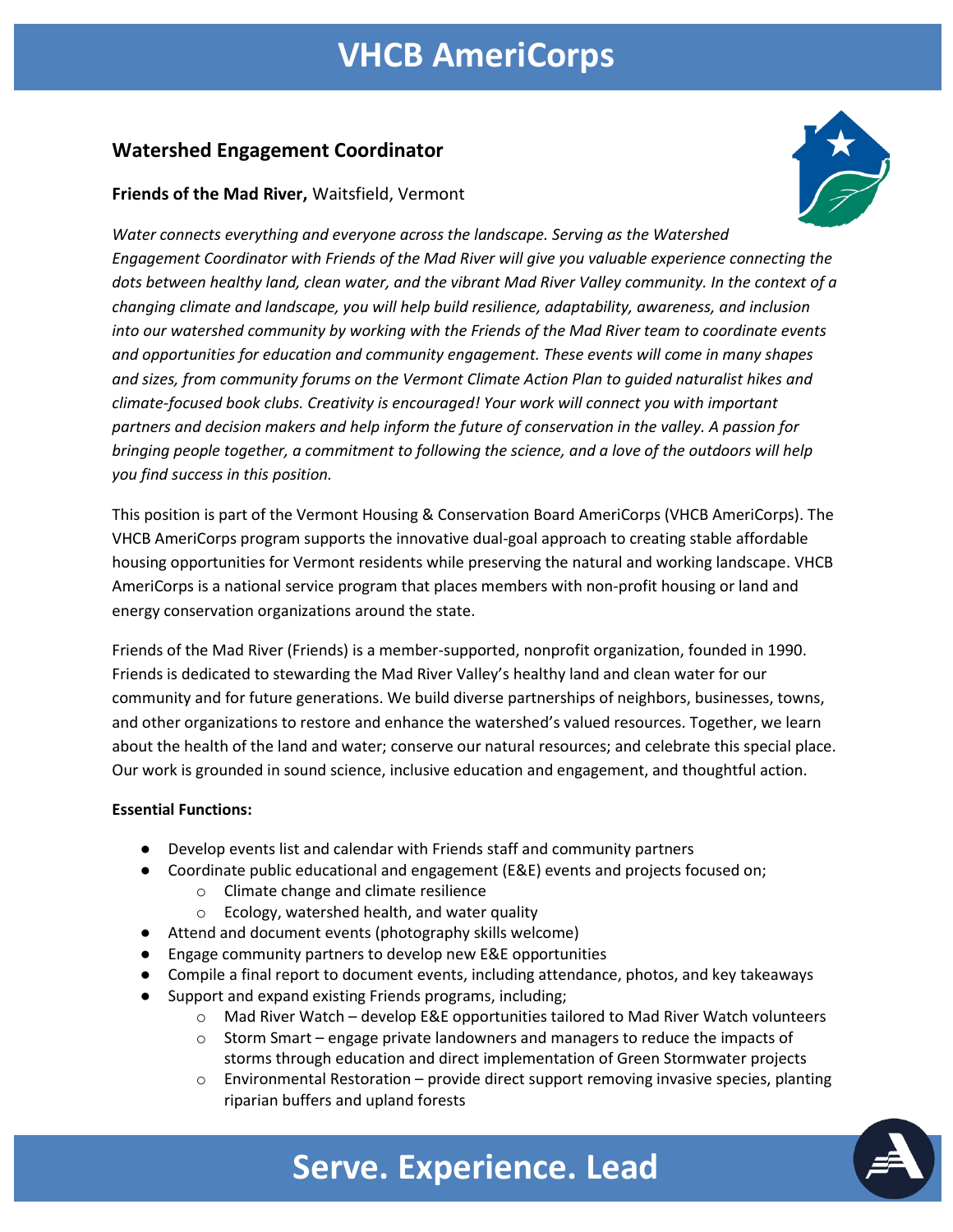### **VHCB AmeriCorps**

- $\circ$  StewardMRV support key stewardship partners and other volunteers as opportunities arise
- Participate in an Independent Service Project under the guidance of VHCB AmeriCorps
- Participate in all VHCB AmeriCorps Trainings, Service Days, Events, and Program Initiatives
- Engage in professional and personal development activities and networking opportunities

#### **Secondary Functions:**

- Develop outreach and communications content for digital and print distribution (e-news, social media, newsletter)
- Research current topics around climate change, watershed health, and conservation best practices as needed
- Participate in justice, equity, diversity, and inclusion trainings and program development initiatives

#### **Desired Qualifications:**

- An interest in and familiarity with environmental conservation, watershed science, and climate change
- Some familiarity with the Mad River Valley region
- Comfortable engaging the public and people from diverse backgrounds
- Photography, writing, or any skill to help tell a good story
- Experience with outreach and social media tools such as Facebook, Instagram, blogs, Mail Chimp, etc
- A willingness to problem solve alone and as part of a team
- Solid time management

#### **Minimum Qualifications:**

- Ability to travel throughout the Mad River Valley
- Some weekend and significant evening service will be required
- Familiarity with Zoom or other online meeting software
- Be US citizen or have permanent resident status
- Be at least 18 years of age upon entering the Pre-Service Orientation or 17 years of age with verified parental permission;
- Be a high school graduate, have a GED certificate, or be willing to work towards a GED as part of the service-term. A member cannot have dropped out of high school to join AmeriCorps.
- Has not been convicted of murder or sexual assault and is willing to undergo an National Service Criminal History Check
- Be committed to the VHCB AmeriCorps program's ethic of service, appreciation of diversity, and personal and professional development of its participants
- Have the ability and enthusiasm to drive to, attend, and participate in all required trainings and events, and be prepared to drive up to 2-3 hours each way
- Available to regularly serve 40 hours per week



# **Serve. Experience. Lead**